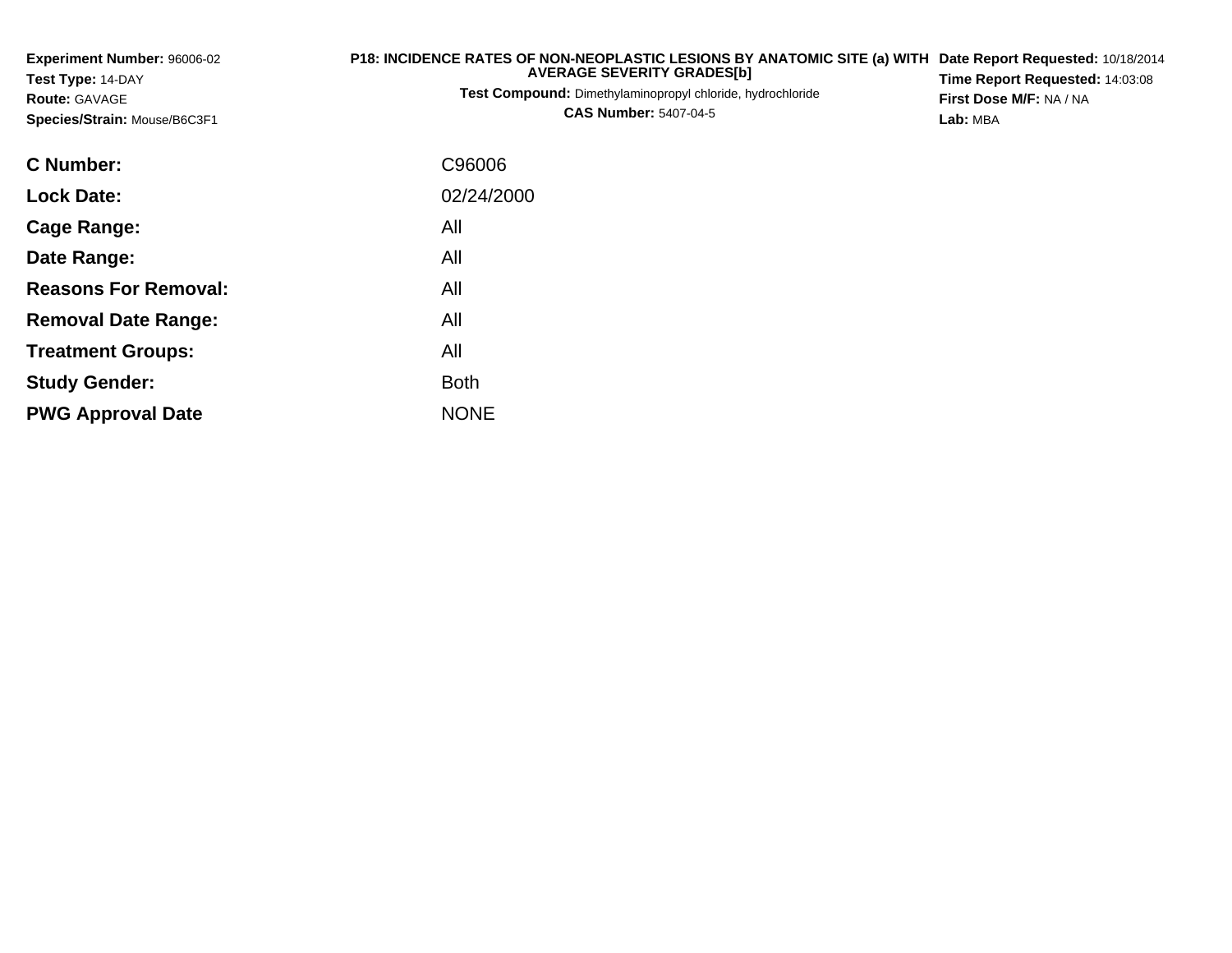| Experiment Number: 96006-02<br>Test Type: 14-DAY                             | P18: INCIDENCE RATES OF NON-NEOPLASTIC LESIONS BY ANATOMIC SITE (a) WITH Date Report Requested: 10/18/2014<br><b>AVERAGE SEVERITY GRADES[b]</b> |                 |                                                            |                 |                 |                     |  |  |
|------------------------------------------------------------------------------|-------------------------------------------------------------------------------------------------------------------------------------------------|-----------------|------------------------------------------------------------|-----------------|-----------------|---------------------|--|--|
| Route: GAVAGE<br>Species/Strain: Mouse/B6C3F1                                | Test Compound: Dimethylaminopropyl chloride, hydrochloride                                                                                      | Lab: MBA        | Time Report Requested: 14:03:08<br>First Dose M/F: NA / NA |                 |                 |                     |  |  |
| <b>B6C3F1 Mouse MALE</b>                                                     | <b>VEHICLE CONTROL</b>                                                                                                                          | 6.25 MG/KG      | 12.5 MG/KG                                                 | 25 MG/KG        | <b>50 MG/KG</b> | <b>MG/KG</b><br>100 |  |  |
| <b>Disposition Summary</b>                                                   |                                                                                                                                                 |                 |                                                            |                 |                 |                     |  |  |
| <b>Animals Initially In Study</b><br><b>Early Deaths</b><br><b>Survivors</b> | $\sqrt{5}$                                                                                                                                      | $5\phantom{.0}$ | 5                                                          | 5               | 5               | 5                   |  |  |
| <b>Terminal Sacrifice</b><br><b>Animals Examined Microscopically</b>         | 5                                                                                                                                               | $5\phantom{.0}$ | 5                                                          | $5\phantom{.0}$ | 5               | 5<br>1              |  |  |
| <b>ALIMENTARY SYSTEM</b><br>None                                             |                                                                                                                                                 |                 |                                                            |                 |                 |                     |  |  |
| CARDIOVASCULAR SYSTEM<br>None                                                |                                                                                                                                                 |                 |                                                            |                 |                 |                     |  |  |
| <b>ENDOCRINE SYSTEM</b><br>None                                              |                                                                                                                                                 |                 |                                                            |                 |                 |                     |  |  |
| <b>GENERAL BODY SYSTEM</b><br>None                                           |                                                                                                                                                 |                 |                                                            |                 |                 |                     |  |  |
| <b>GENITAL SYSTEM</b><br>Seminal Vesicle<br>Dilatation                       | (0)                                                                                                                                             | (0)             | (0)                                                        | (0)             | (0)             | (1)<br>1[2.0]       |  |  |
| <b>HEMATOPOIETIC SYSTEM</b><br>None                                          |                                                                                                                                                 |                 |                                                            |                 |                 |                     |  |  |
| <b>INTEGUMENTARY SYSTEM</b><br>None                                          |                                                                                                                                                 |                 |                                                            |                 |                 |                     |  |  |
| MUSCULOSKELETAL SYSTEM<br>None                                               |                                                                                                                                                 |                 |                                                            |                 |                 |                     |  |  |
| NERVOUS SYSTEM<br>None                                                       |                                                                                                                                                 |                 |                                                            |                 |                 |                     |  |  |

a - Number of animals examined microscopically at site and number of animals with lesion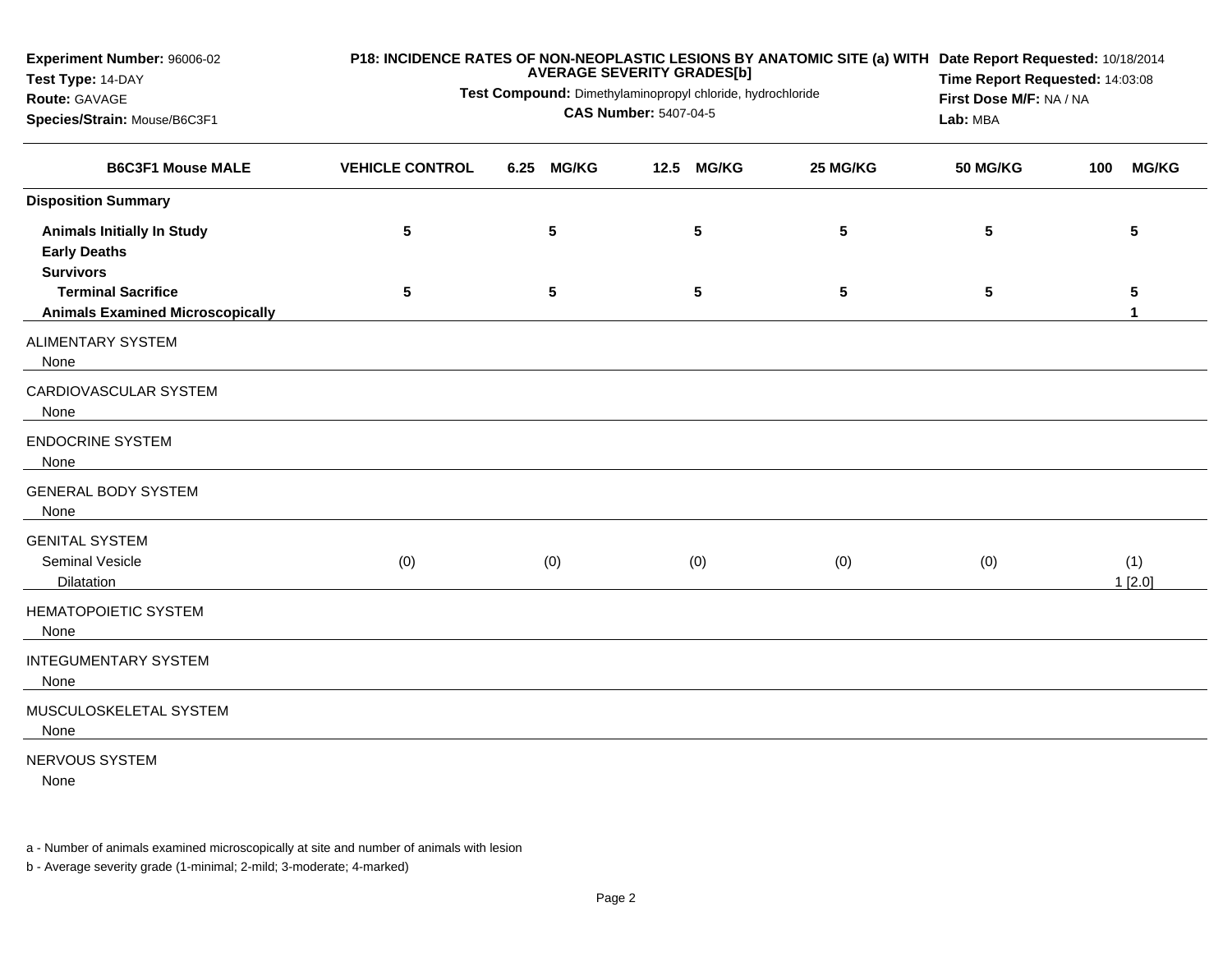| Experiment Number: 96006-02<br>Test Type: 14-DAY<br><b>Route: GAVAGE</b><br>Species/Strain: Mouse/B6C3F1 | P18: INCIDENCE RATES OF NON-NEOPLASTIC LESIONS BY ANATOMIC SITE (a) WITH<br>Test Compound: Dimethylaminopropyl chloride, hydrochloride | Date Report Requested: 10/18/2014<br>Time Report Requested: 14:03:08<br>First Dose M/F: NA / NA<br>Lab: MBA |                      |          |                 |     |              |
|----------------------------------------------------------------------------------------------------------|----------------------------------------------------------------------------------------------------------------------------------------|-------------------------------------------------------------------------------------------------------------|----------------------|----------|-----------------|-----|--------------|
| <b>B6C3F1 Mouse MALE</b>                                                                                 | <b>VEHICLE CONTROL</b>                                                                                                                 | <b>MG/KG</b><br>6.25                                                                                        | <b>MG/KG</b><br>12.5 | 25 MG/KG | <b>50 MG/KG</b> | 100 | <b>MG/KG</b> |
| <b>RESPIRATORY SYSTEM</b><br>None                                                                        |                                                                                                                                        |                                                                                                             |                      |          |                 |     |              |
| <b>SPECIAL SENSES SYSTEM</b><br>None                                                                     |                                                                                                                                        |                                                                                                             |                      |          |                 |     |              |
| URINARY SYSTEM<br>None                                                                                   |                                                                                                                                        |                                                                                                             |                      |          |                 |     |              |

\*\*\*END OF MALE DATA\*\*\*

a - Number of animals examined microscopically at site and number of animals with lesion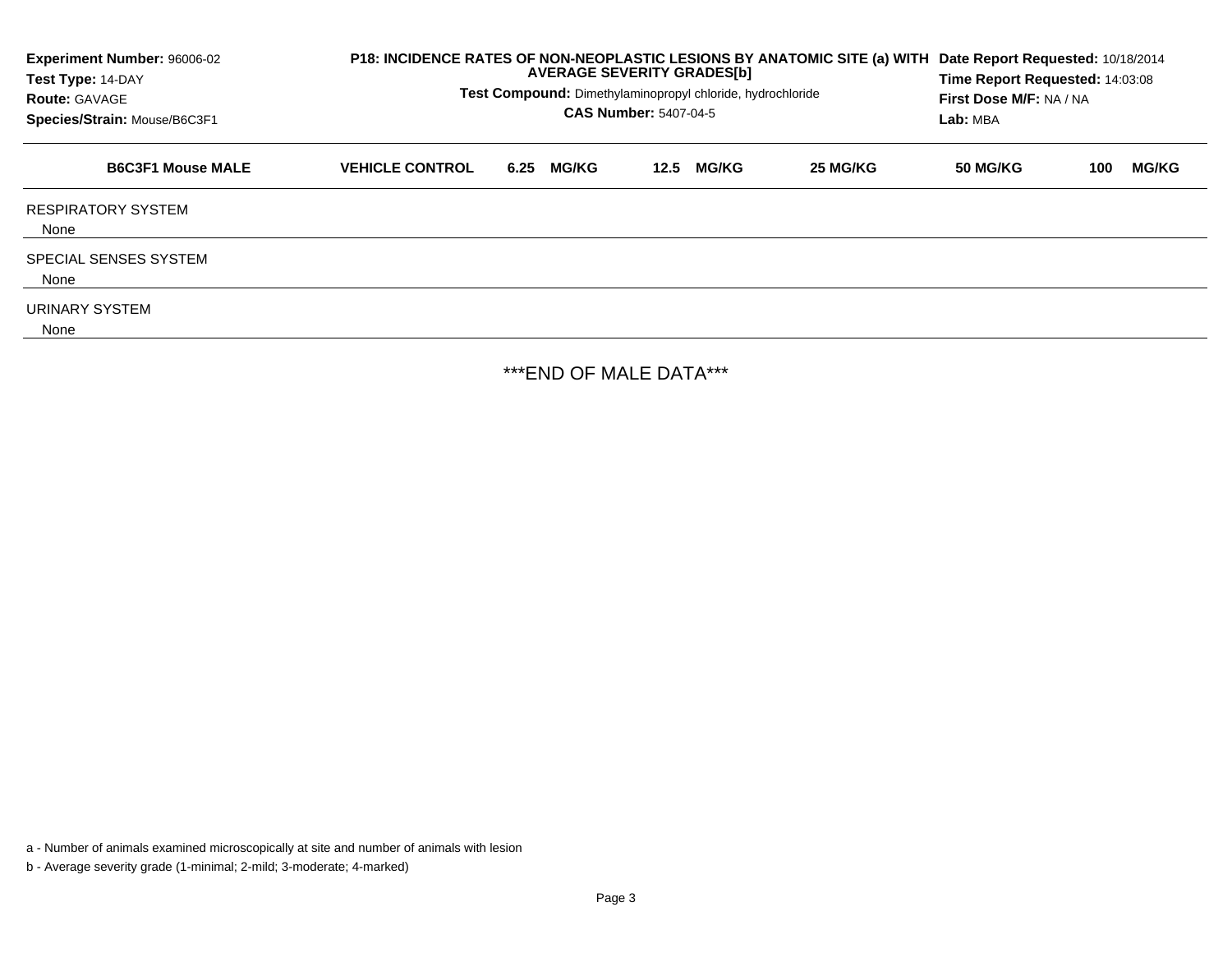| Experiment Number: 96006-02<br>Test Type: 14-DAY<br>Route: GAVAGE<br>Species/Strain: Mouse/B6C3F1 | Test Compound: Dimethylaminopropyl chloride, hydrochloride | P18: INCIDENCE RATES OF NON-NEOPLASTIC LESIONS BY ANATOMIC SITE (a) WITH Date Report Requested: 10/18/2014<br>Time Report Requested: 14:03:08<br>First Dose M/F: NA / NA<br>Lab: MBA |            |                 |                 |     |                 |
|---------------------------------------------------------------------------------------------------|------------------------------------------------------------|--------------------------------------------------------------------------------------------------------------------------------------------------------------------------------------|------------|-----------------|-----------------|-----|-----------------|
| <b>B6C3F1 Mouse FEMALE</b>                                                                        | <b>VEHICLE CONTROL</b>                                     | 6.25 MG/KG                                                                                                                                                                           | 12.5 MG/KG | 25 MG/KG        | <b>50 MG/KG</b> | 100 | <b>MG/KG</b>    |
| <b>Disposition Summary</b>                                                                        |                                                            |                                                                                                                                                                                      |            |                 |                 |     |                 |
| <b>Animals Initially In Study</b><br><b>Early Deaths</b>                                          | 5                                                          | 5                                                                                                                                                                                    | 5          | 5               | 5               |     | 5               |
| <b>Natural Death</b>                                                                              | 1                                                          |                                                                                                                                                                                      |            |                 |                 |     |                 |
| <b>Survivors</b><br><b>Terminal Sacrifice</b><br><b>Animals Examined Microscopically</b>          | 4                                                          | $5\phantom{.0}$                                                                                                                                                                      | 5          | $5\phantom{.0}$ | 5               |     | $5\phantom{.0}$ |
| ALIMENTARY SYSTEM<br>None                                                                         |                                                            |                                                                                                                                                                                      |            |                 |                 |     |                 |
| CARDIOVASCULAR SYSTEM<br>None                                                                     |                                                            |                                                                                                                                                                                      |            |                 |                 |     |                 |
| <b>ENDOCRINE SYSTEM</b><br>None                                                                   |                                                            |                                                                                                                                                                                      |            |                 |                 |     |                 |
| <b>GENERAL BODY SYSTEM</b><br>None                                                                |                                                            |                                                                                                                                                                                      |            |                 |                 |     |                 |
| <b>GENITAL SYSTEM</b><br>None                                                                     |                                                            |                                                                                                                                                                                      |            |                 |                 |     |                 |
| <b>HEMATOPOIETIC SYSTEM</b><br>None                                                               |                                                            |                                                                                                                                                                                      |            |                 |                 |     |                 |
| <b>INTEGUMENTARY SYSTEM</b><br>None                                                               |                                                            |                                                                                                                                                                                      |            |                 |                 |     |                 |
| MUSCULOSKELETAL SYSTEM<br>None                                                                    |                                                            |                                                                                                                                                                                      |            |                 |                 |     |                 |
| NERVOUS SYSTEM                                                                                    |                                                            |                                                                                                                                                                                      |            |                 |                 |     |                 |

None

a - Number of animals examined microscopically at site and number of animals with lesion